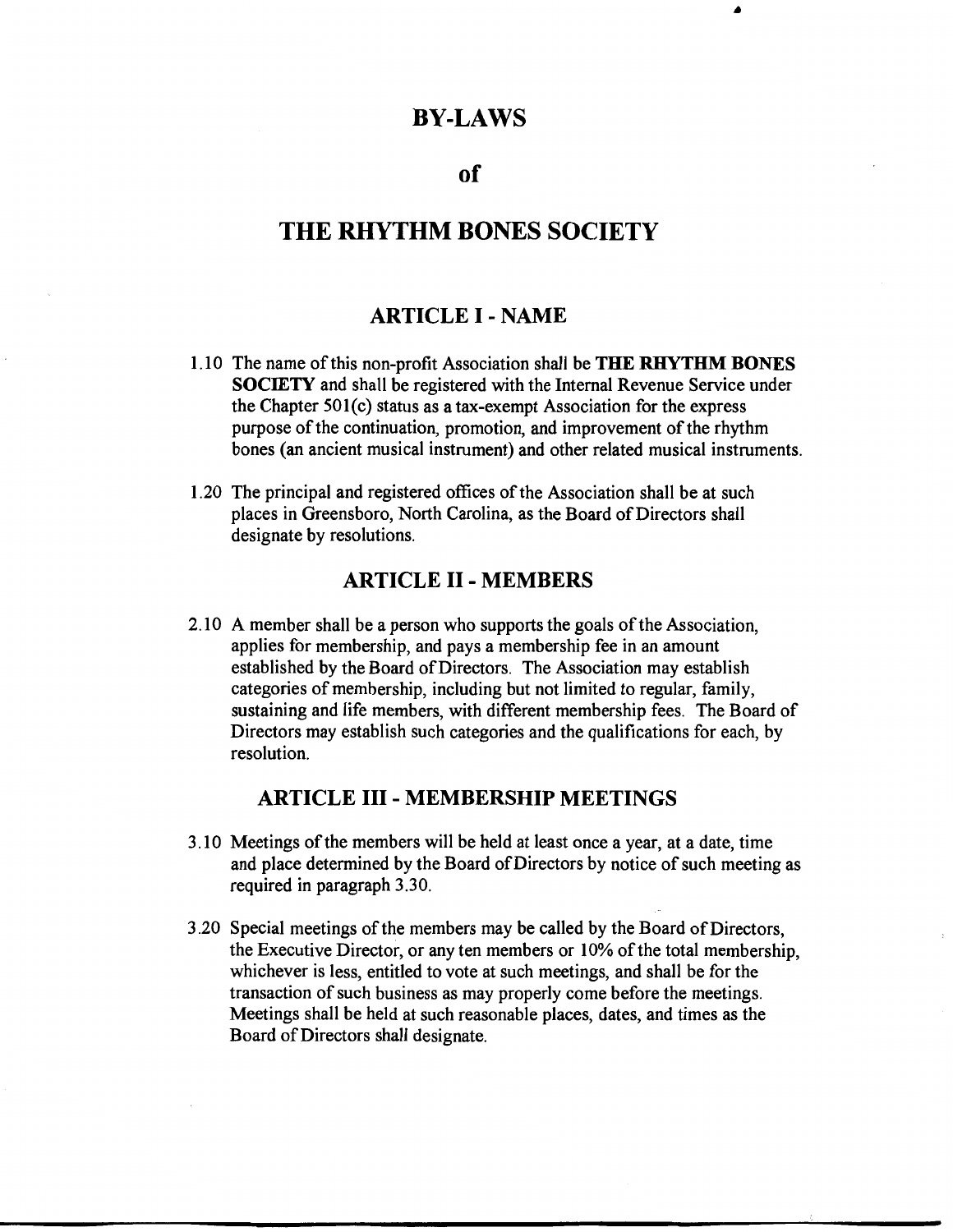- 3.30 Notification stating the place, day and hour of the membership meeting, and in the case of a special meeting, the purpose or purposes for which the meeting is called, shall be given to all members entitled to vote at such meetings. Delivery shall consist of mailing a notice to each member at their address/phone number as shown by the Associations records, as required in 3.30.01, or orally, as required in 3.30.02.
	- 3.30.01 Delivery by Mail. If notice is delivered by mail, the notice shall be deemed effective if deposited in the official government mail at least fourteen (14) days before the meeting properly addressed to a member at his/her address shown on the records of the Association with postage prepaid.
	- 3.30.02 Delivery by Electronic Mail. If notice is delivered by electronic mail (email), the notice shall be deemed effective if it is sent fourteen (14) days before the meeting properly addressed to the member at his/her email address shown on the records of the Association, delivery indicated by the message being accepted by the internet (or its successor) mail system.
	- 3.30.03 Oral Notice. If notice id delivered orally, by telephone or in person, the notice shall be effective if personally given to a member at least one day before the meeting.
- 3.40 Unless a greater proportion is otherwise required by law, a majority vote of the members present who are entitled to vote shall be necessary to adopt any matter voted upon.
- 3.50 A member may vote by written proxy. No member may hold more than one  $(1)$  proxy.
- 3.60 Attendance of any member at any membership meeting shall constitute a waiver of notice of such meeting unless the member attends for the express purpose of objecting to the transaction of any business because the meeting is not lawfully called or convened. Notice may also be waived by a written waiver of any member and such waiver may be made either prior or subsequent to the membership meeting, and whether or not the member was present at the meeting.
- 3. 70 Any action which could be taken at a meeting of the Board or of any committee appointed by the Board may be taken without meeting if a written consent setting forth the action so taken is signed by each Director or by each committee member. The action shall be effective when the last signature is placed on the consent, unless the consent specifies an earlier or later date. Such written consent, which shall have the same effect as a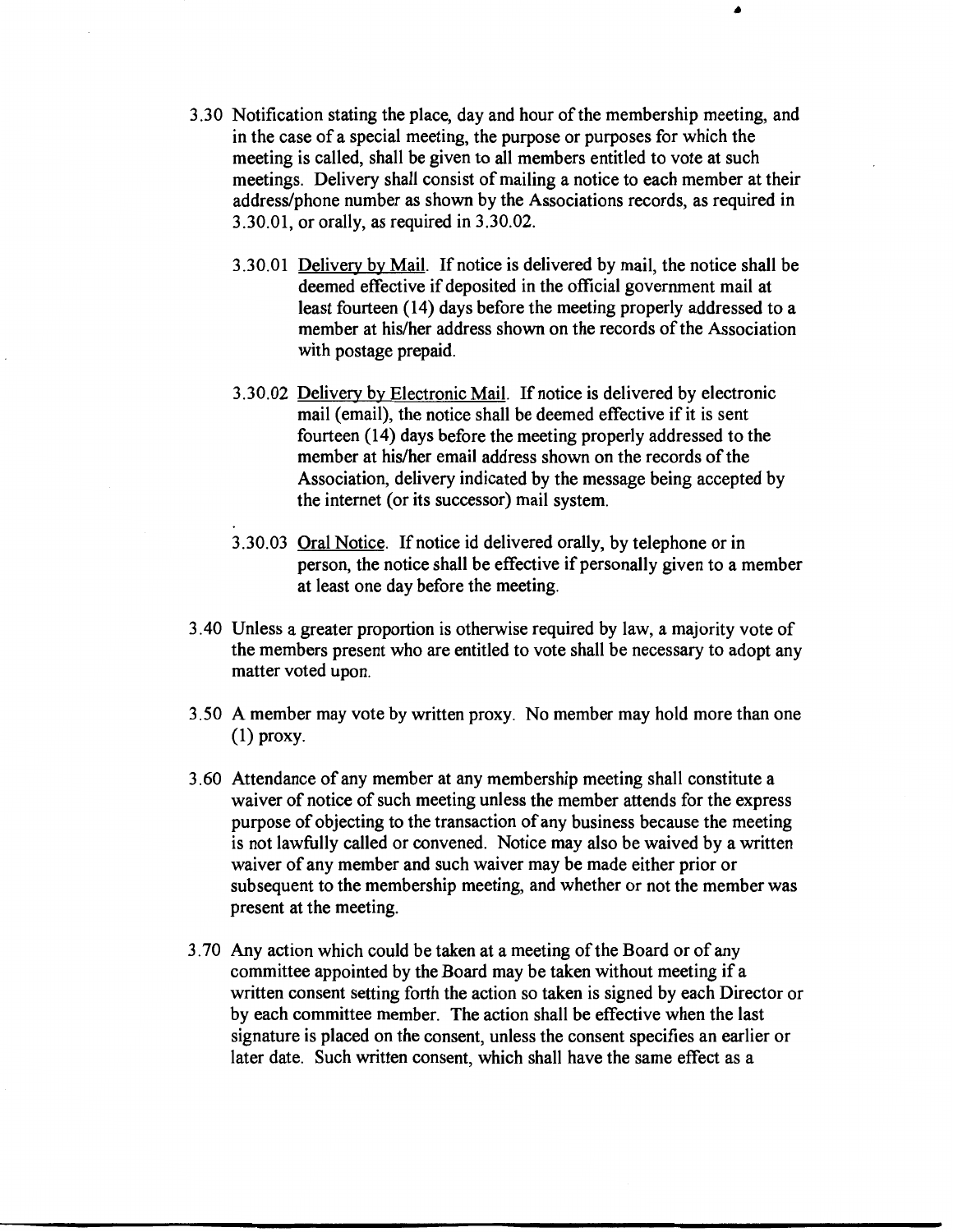unanimous vote of the Directors or such committee, shall be inserted in the minute book as if it were the minutes of a Board or committee meeting.

### **ARTICLE IV** - **BOARD OF DIRECTORS**

- 4.10 The business and affairs of **THE RHYTHM BONES SOCIETY** shall be managed by its Board of Directors. The Board of Directors shall have the power and authority to make rules and regulations not inconsistent with the laws of the State of North Carolina and the Articles of Association and By-Laws of this Association, for the guidance of the officers and members of this Association and for the transaction of the business of the Association, to prescribe or agree upon the compensation of agents or members of the Association; and generally to exercise all powers necessary for the transaction of the business of this Association including the distribution of monies or properties in carrying out the aims and purposes of the Association.
- 4.20 The Board of Directors shall consist of seven (7) persons. These shall include the Association officers as set forth in paragraph 5.10, and four (4) Board Members At Large who shall be elected annually by a majority vote of the membership. Board Members may be re-elected if they qualify. Board Members shall be members of the Association. There are no geographic requirements for members of the Board of Directors.
- 4.30 The Board of Directors shall meet at least once a year, at a time and place designated at the previous Board Meeting. Additional Board Meetings may be held as necessary, at a time and place designated by any three Board Members as set forth in paragraph 4.40.
- 4.40 The Directors shall be notified of the time and place of the meetings at least fourteen (14) days and not more than fourty-five (45) days prior to the Board of Directors meetings.
	- 4.40.01 Delivery by Mail. If notice is delivered by mail, the notice shall be deemed effective if deposited in the official government mail at least fourteen (14) days before the meeting properly addressed to the Board Member at his/her address shown on the records of the Association with postage prepaid.
	- 4.40.02 Delivery by Electronic Mail. If notice is delivered by electronic mail (email), the notice shall be deemed effective if it is sent fourteen (14) days before the meeting properly addressed to the member at his/her email address shown on the records of the Association, delivery indicated by the message being accepted by the internet (or its successor) mail system.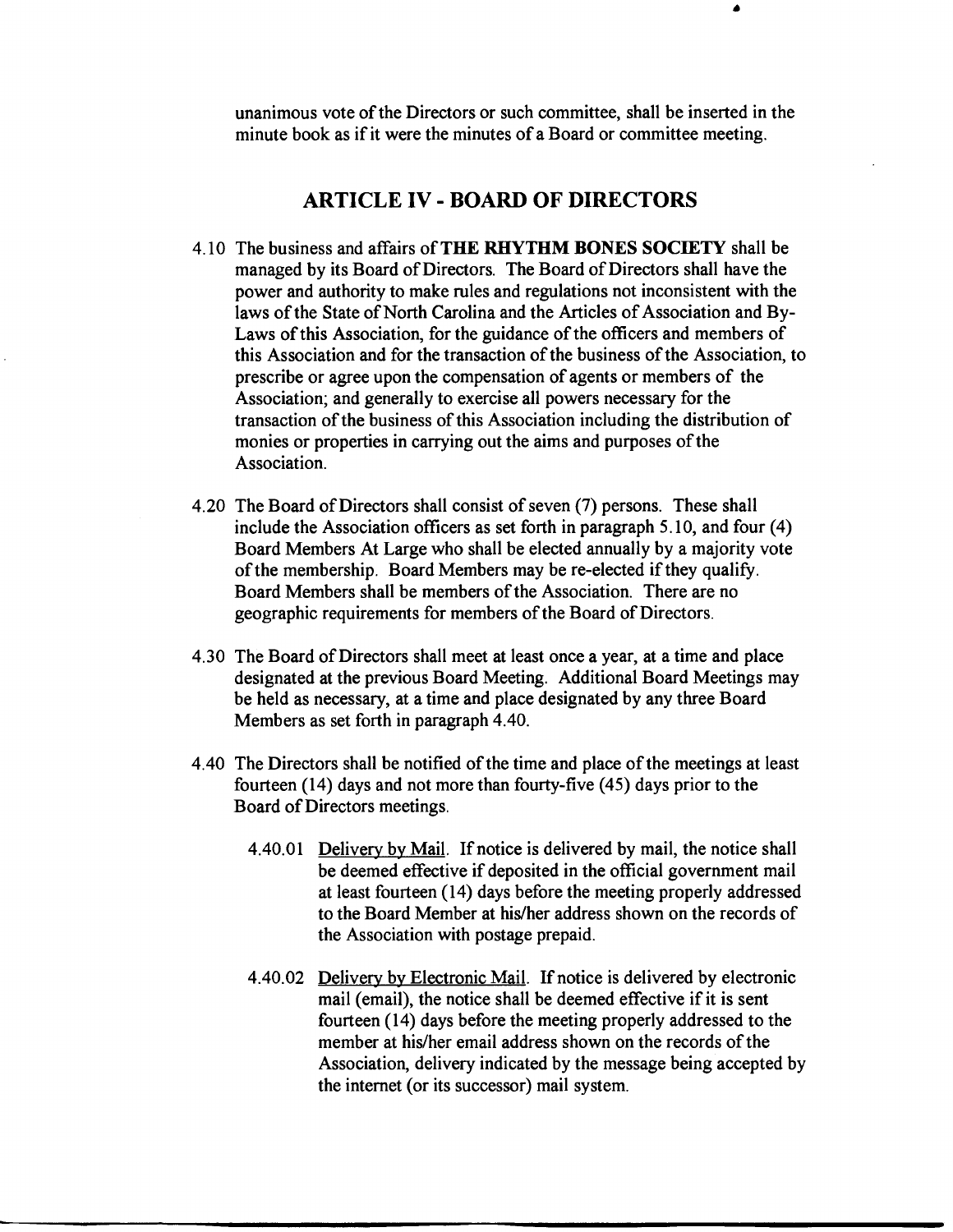- 4.40.03 Oral Notice. If notice is delivered orally by telephone or in person, the notice shall be effective if personally given to the Board Member at least one (1) day before the meeting.
- 4.50 Attendance of a Director at any Board of Directors meeting shall constitute a waiver of notice of such meeting unless he or she attends for the express purpose of objecting to the transaction of any business because the meeting is not legally called or convened. Notice may also be waived by a written waiver by any Director and such waiver may be made either prior or subsequent to the Board of Directors' meeting and whether or not the Director was present at the meeting. A quorum of the Board of Directors shall consist of four (4) members of the Board of Directors.
- 4.60 A vacancy may be declared on the Board of Directors when a Director is absent from two consecutive meetings of the Board of Directors or if the Board Member resigns. In the event of a vacancy on the Board of Directors, the Board of Directors may appoint a replacement Director to serve out the term of the person replaced.
- 4. 70 The Board of Directors shall serve for a period of one year, and all terms of office shall be for one year. There shall be no limits set on the number of consecutive terms a Board Member may serve.
- 4.80 The Board of Directors shall serve without compensation.

# **ARTICLE V - OFFICERS**

- 5.10 The Officers of the Association shall be Executive Director, Assistant Director, and Secretary/Treasurer. All Officers shall be members of the Association.
- 5.20 All Officers shall be elected annually by a majority vote of the membership. Officers may be re-elected if they otherwise qualify. The inital Officers of the Association shall be duly elected and shall serve through December 2000.
- 5.30 The Executive Director shall be the principal executive Officer of the Association and shall in general supervise the control all of the business and affairs of the Association. The Executive Director shall preside at all membership meetings and meetings of the Board of Directors. He or she may sign, with the Secretary, any deeds, contract or other instruments which the Board of Directors have authorized to be executed. The Executive Director shall perform all duties incident to the office of Executive Director and those prescribed by7 the Board of Directors from time to time.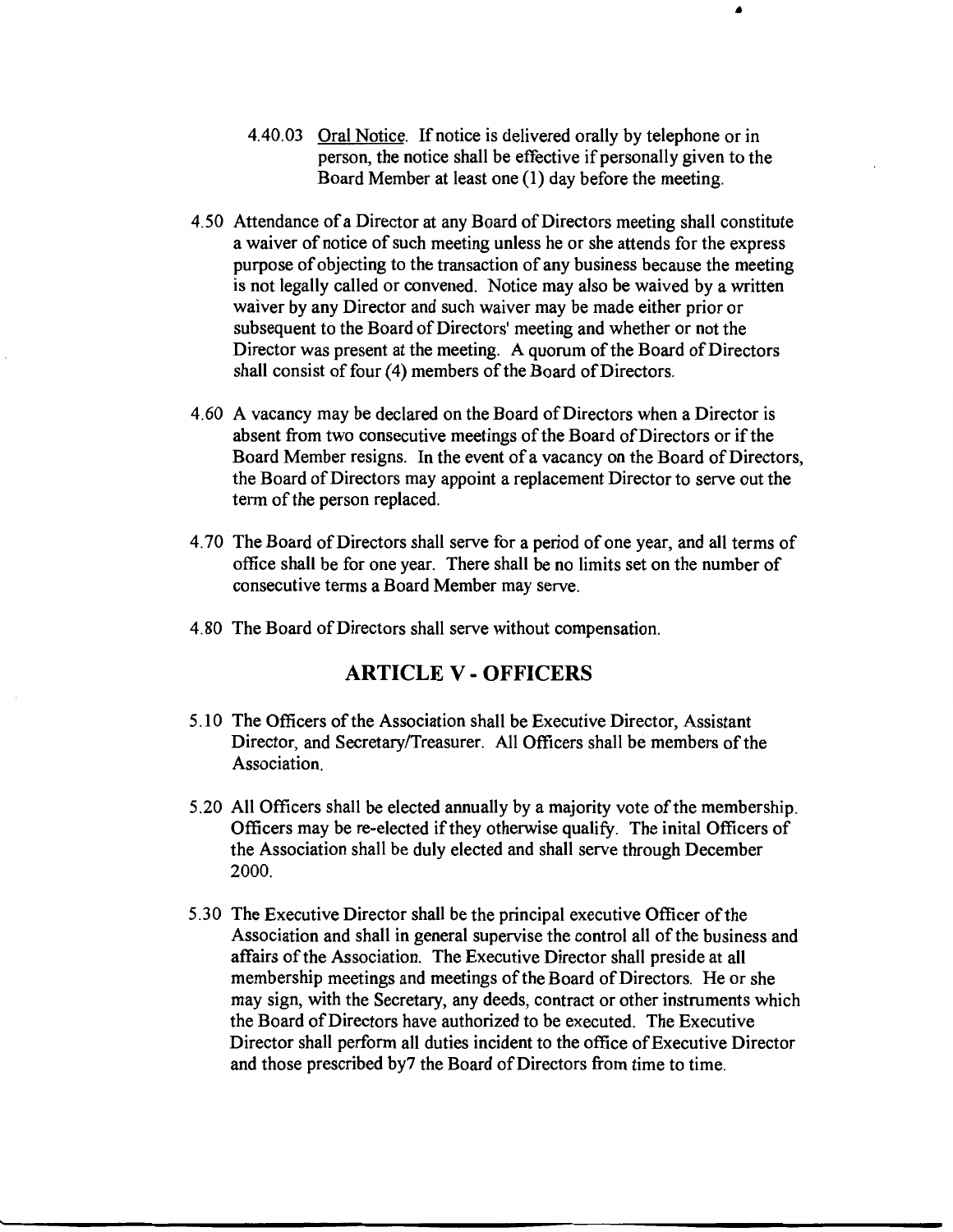- 5.40 The Assistant Director shall assist the Executive Director.
- *5.50* The Secretary/Treasurer shall keep the minutes of the membership meetings and the meetings of the Board of Directors. The secretary shall sign, with the Executive Director, those documents which must be signed by both officers (including all payment checks written on the Associations checking account), give notices as directed by those persons authorized to direct that notices be given, keep records of the names and addresses of the members of the Association, have charge and custody of and be responsible for all funds and securities of the Association, receive and give receipts for moneys due and payable to the Association from any source whatsoever, and deposit all such moneys in the name of the Association in banks, trust companies or other depositories selected in accordance with the provisions of the By-Laws; be custodian of the Association financial records and reports, issue checks, insure the compliance of the Association with applicable laws, regulations and policies, and perform such other duties incident to the office of Secretary/Treasurer as may be prescribed by the Board of Directors from time to time.

•

5.60 The Secretary/Treasurer shall appoint one of the Board Members to preside during the absence or unavailability of the Executive Director.

## **ARTICLE VI - FISCAL AND TAX YEARS**

6.10 The fiscal and tax years of the Association shall be from January (Oeteber) to December (September of the following year.) Approved October 2008

### **ARTICLE VII - INDEMNIFICATION**

- 7.10 The Association shall indemnify its Directors and Officers to the fullest extent not prohibited by law.
- 7.20 The termination of any proceeding by judgment, order, settlement, conviction or upon a plea of polo contendere or its equivalent shall not, of itself, create a presumption that the person did not act in good faith and in a manner which the person reasonable believed to be in or not opposed to the best interest of this Association, or, with respect to any criminal proceeding, that the person had reasonable cause to believe that the conduct was unlawful.
- 7.30 Any expenses approved by the Board of Directors shall be paid by the Association upon receipt of a written request with proof of costs accrued.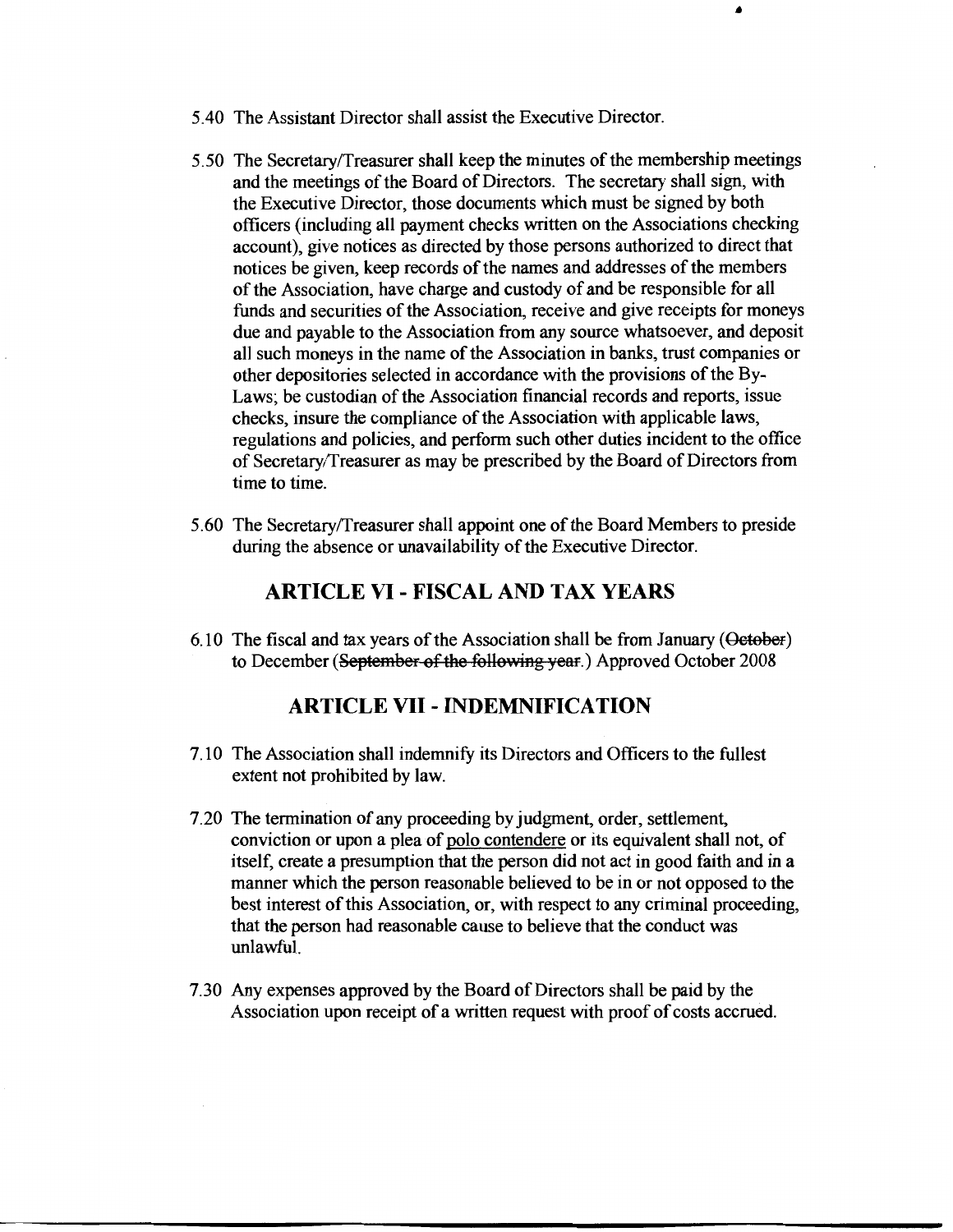# **ARTICLE VIII** - **PROPERTY**

•

- 8.10 Title to and ownership of all property of **THE RHYTHM BONES SOCIETY** shall be vested in the Association and shall be managed herein provided for the purpose thereof. The Board of Directors at any time may receive and accept on behalf of this Association any property, including money, from any individual, firm, corporation, governmental agency, or otherwise by a gift, bequest or devise.
- 8.20 Upon winding up and dissolution of this organization after paying or adequately providing for the debts and obligations of the organization, the remaining assets shall be distributed to a non-profit fund, foundation, or corporation which is organized and operated exclusively for charitable, educational, religious, and or scientific purposes and which has established its tax exempt status under section 501(c)(3) of the Internal Revenue Code.

### **ARTICLE IX** - **RECALL**

9.10 Recall of any Board Member or Officer may be initiated by a recall petition signed by no fewer than ten members of **THE RHYTHM BONES SOCIETY**. The recall petition must be adopted by a 2/3 majority vote of the member of the Association at any membership meeting.

### **ARTICLE X** - **STANDING RULES**

10.10 All Standing Rules shall be set forth by resolution of the Board of Directors. No Standing Rule shall defy any pretext of the Articles of Association or By-Laws.

## **ARTICLE XI** - **RESTRICTIONS**

- 11.10 No substantial part of the activities of the Association shall be devoted to attempting to influence legislation by propaganda or otherwise except as may be permitted to organizations qualified for exemption under Section  $501(c)(3)$  of the Internal Revenue Code, or corresponding section of any future federal tax code. The Association shall not, directly or indirectly, participate in or intervene in (including the publication or distribution of statements) any political campaign on behalf of or in opposition to any candidate for public office. The Association shall not have objectives or engage in activities which characterize it as an "action" organization within the meaning of the Code.
- 11.20 Notwithstanding any other provision of these By-Laws, the Association shall not conduct or carry on activities not permitted to be conducted or carried on (i) by an organization exempt from federal income tax under